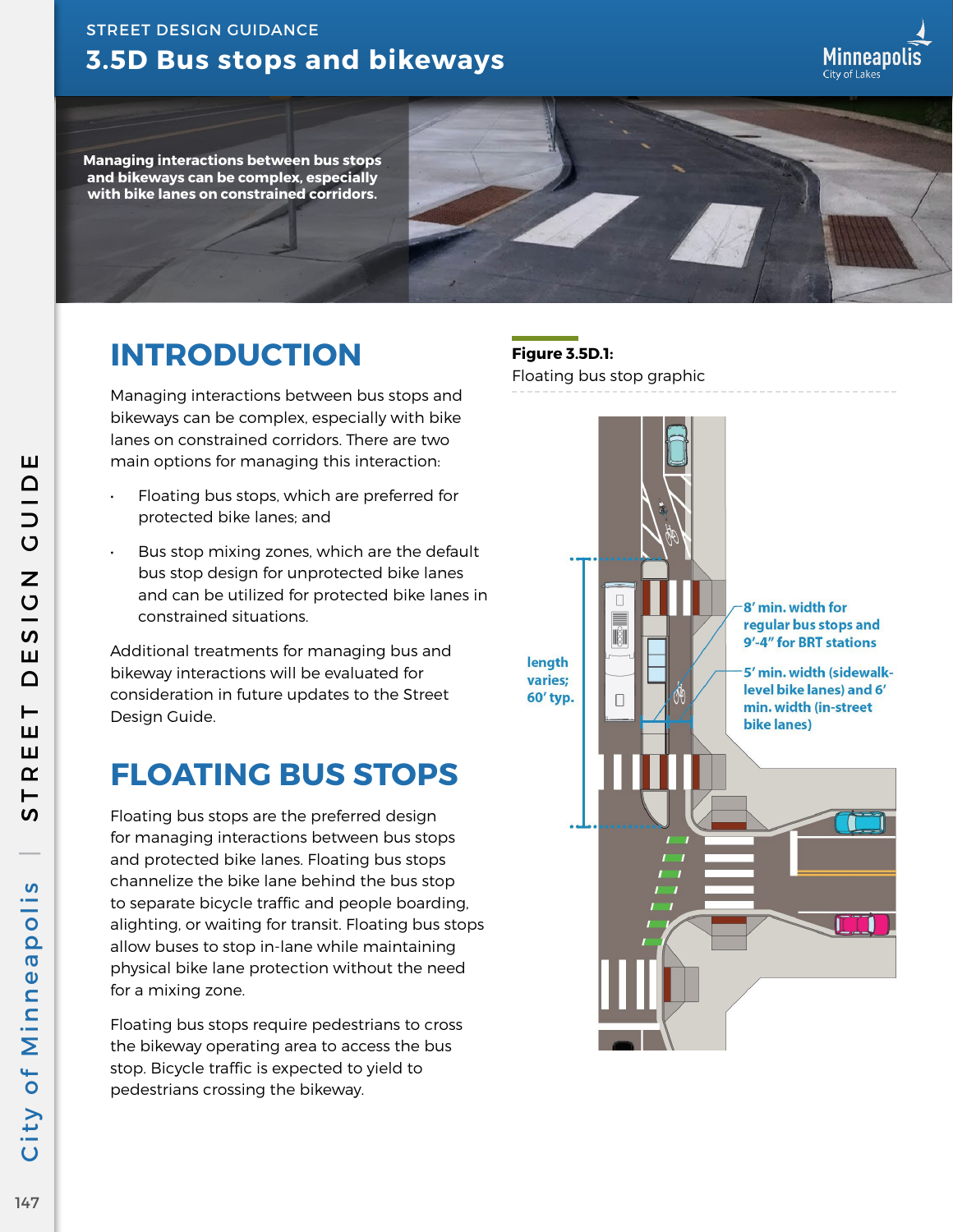## **DESIGN CONSIDERATIONS**

| <b>Design coordination</b>             | Floating bus stop design should be closely coordinated with Metro Transit.                                                                                                          |
|----------------------------------------|-------------------------------------------------------------------------------------------------------------------------------------------------------------------------------------|
| <b>Bus stop platform</b><br>dimensions | <b>1.</b> Floating bus stop platform dimensions should generally align with<br>guidance for regular-route bus stops and Bus Rapid Transit stations.                                 |
|                                        | <b>2.</b> The minimum width is 8' for regular-route bus stops and 9'4" for BRT<br>stations.                                                                                         |
|                                        | 3. Bus platform length varies, but is typically a minimum of 60'.                                                                                                                   |
| <b>Bikeway clearance</b>               | 2' clear zone is preferred from the bikeway to the floating bus stop and any<br>vertical obstructions, though a O' clear zone may be considered in space-<br>constrained corridors. |
| <b>Roadway clearance</b>               | Any vertical obstructions located on the floating transit stop must maintain 1.5'<br>clearance from the roadway face-of-curb.                                                       |
| <b>Curb height</b><br>E.               | Floating bus stops are typically sidewalk-level (6") for regular service bus stops,<br>and at a 9" elevation for Bus Rapid Transit (BRT) Stations.                                  |
| <b>Bikeway width</b>                   | See sidewalk-level protected bike lane guidance for recommended bikeway<br>width. A minimum bike lane operating width of 6' must be maintained for<br>maintenance operations.       |
| <b>Bikeway design</b><br>speed         | For State Aid streets, steep bike lane tapers to accommodate the floating<br>transit stop will require a State Aid variance if design speeds are less than 20<br>mph.               |
| <b>Stormwater</b><br>maintenance       | Floating bus stops must accommodate access to and maintenance of all<br>stormwater infrastructure. Floating bus stop design should be coordinated<br>with Surface Water and Sewers. |